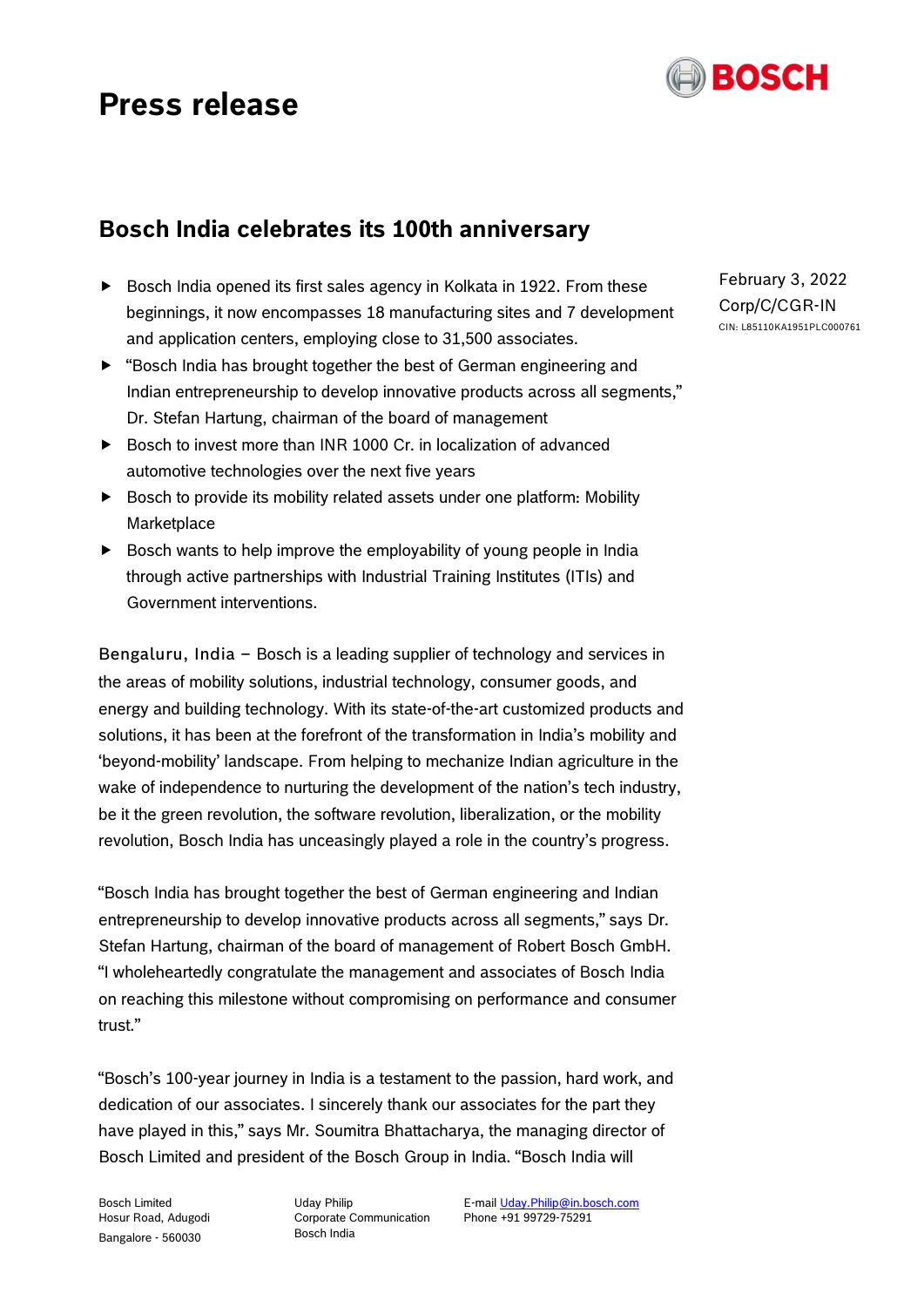remain true to its roots and evolve, innovate, and spark the next wave of bigticket products and services. We will continue to pursue this vision for a digital, sustainable, efficient, self-reliant, and future-ready India." he further added.

Bosch India opened its first sales agency in Kolkata in 1922. From these beginnings, it now encompasses 18 manufacturing sites and 7 development and application centers, employing close to 31,500 associates. Its century-long journey, rooted in a legacy of excellence, has always been about moving into new business areas. Over the next five years, Bosch India will invest more than INR 1000 Cr. in the localization of advanced automotive technologies, and in this way support Atmanirbhar Bharat, the vision of making India self-reliant.

### **Shaping mobility in India**

Bosch has always focused on technologies for a mobility experience that is economical and sustainable, safe and secure, convenient and exciting in the future. This will be accomplished via new platforms to meet changing requirements of legislations and user experience. Bosch is taking further strategic steps towards a leading position in the software-dominated future of mobility by combining its' automotive know-how, wide-ranging electronics and software expertise. In mobility hardware and software development, BGSW is the largest R&D center outside Germany with 20,000+ engineers.

Bosch is the market leader in the Powertrain business. We are convinced of a technology neutral approach with regards to powertrain, be it Gasoline, Diesel or Electrification. Considering the ever changing needs of mobility Bosch provides more than one powertrain technology to make mobility more sustainable.

We are the global leader in electric powertrain solutions. Bosch estimates that by 2030, every third new vehicle in India will be an EV. At the same time, dependent on use case / customer strategy, the Internal Combustion Engine (ICE) could also be electrified with mild and strong hybrids. The ICE remains an important part of the powertrain mix especially in commercial vehicles and off highway segments.

Bosch supports govt vision to reduce road accidents by over 50 percent by 2025. Bosch's expertise in assisted & automated mobility ranges across Passenger & Commercial Vehicle Driver Assistance with India specific object identification technology, motorcycle safety and rider assistance, and Braking and Occupant safety (4W and 2W). Bosch India has invested INR 380 crores over the last 10 years and an additional INR 238 crores is planned over the next 5 years in safety domain.

Bosch Limited Hosur Road, Adugodi Bangalore - 560030

Uday Philip Corporate Communication Bosch India

E-mai[l Uday.Philip@in.bosch.com](mailto:Uday.Philip@in.bosch.com) Phone +91 99729-75291 Page 2 of 6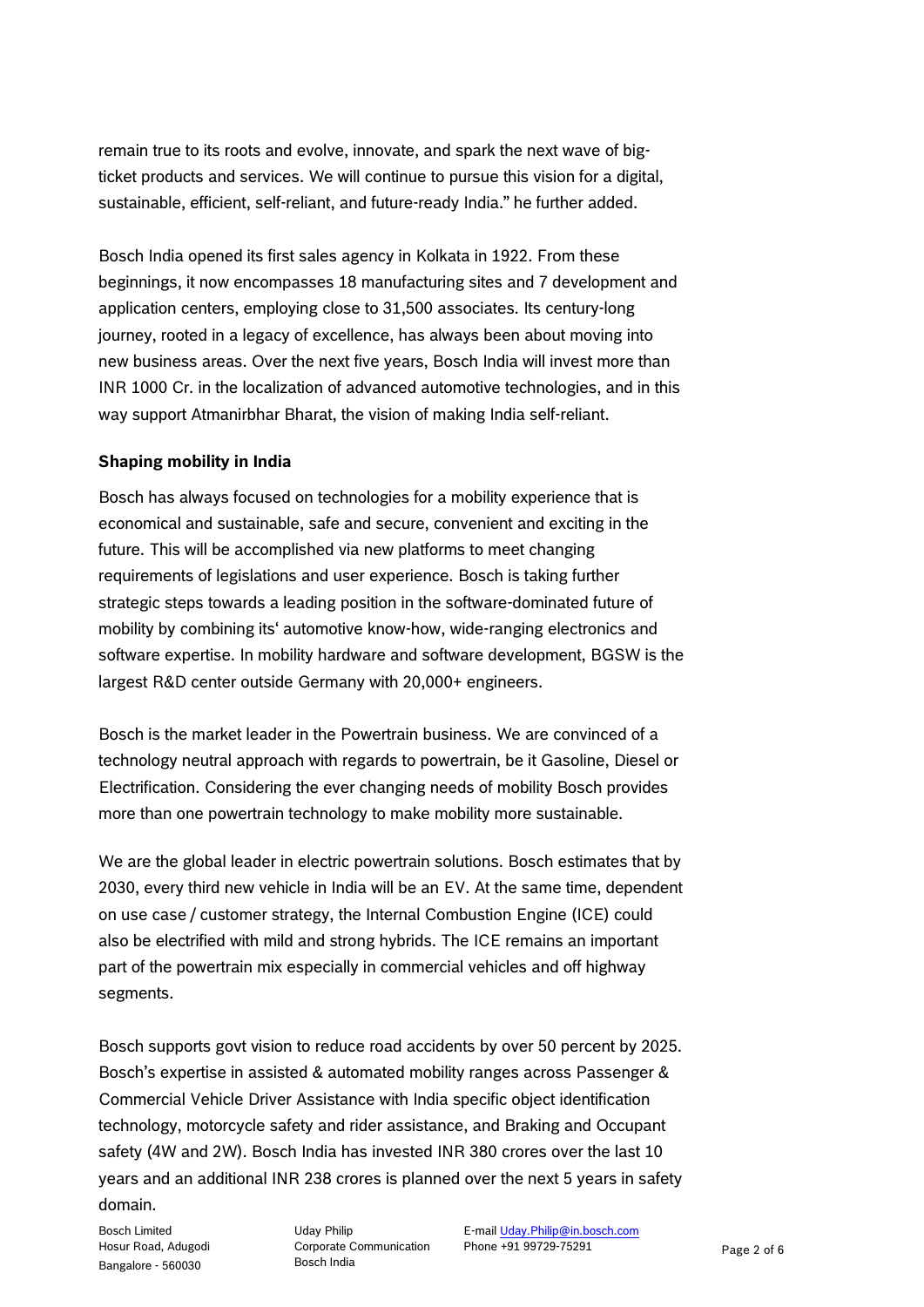#### **Going strong in all four business sectors**

As an AIoT company, Bosch India is leveraging AI, IoT, automation, and digitalization to develop smart, secure, efficient, and sustainable smart products of the future. Sales of connected power tools, household appliances, and heating systems alone have grown by 50 percent within one year – from four million units in 2020 to more than six million in 2021 globally. With the Bosch Center for Artificial Intelligence (BCAI), the company has established a strong unit in the field of AI that has already contributed some 300 million euros to result.

Bosch will continue to invest heavily in India to expand its portfolio close to 7 percent of total net sales. Backed by the biggest R&D team outside Germany – Bosch's Beyond Mobility business works to the highest international standards of manufacturing, product, and service quality to formulate indigenous, affordable, and India-specific innovations.

Bosch remains committed to improving quality of life through advanced technology. Having aided the construction of "modern India" over the past 26 years, **Bosch Power Tools** aims to increase its localization share by more than 10 percent by 2025. And BSH Home Appliances recently expanded its production capacity at its Chennai factory for manufacturing refrigerators towards an ambition to achieve up to 75 percent of localization by 2025.

**Bosch Rexroth** continues to offer smart, innovative, and energy-efficient products and solutions with a seamless digital experience across touch points. It is at the forefront of transforming the factory of the future through IoT products, smart automation capability and connected manufacturing setup.

**Bosch Automotive Aftermarket** is the largest multi brand car service center in India (expansion to 1000 locations by 2025); largest chain for unit repair (diesel and electrical service centers to grow to 2000 outlets by 2025) and has developed a state-of-the-art digital ecosystem for workshops that would give data insights on workshop operations, digitally diagnose and repair, and order spares via ecommerce.

**Bosch Building Technologies** in India is additionally making buildings intelligent, secure, energy efficient and future-ready while consolidating its localization program to achieve close to 40 percent of local content by 2030.

Uday Philip Corporate Communication Bosch India

E-mai[l Uday.Philip@in.bosch.com](mailto:Uday.Philip@in.bosch.com) Phone +91 99729-75291 Page 3 of 6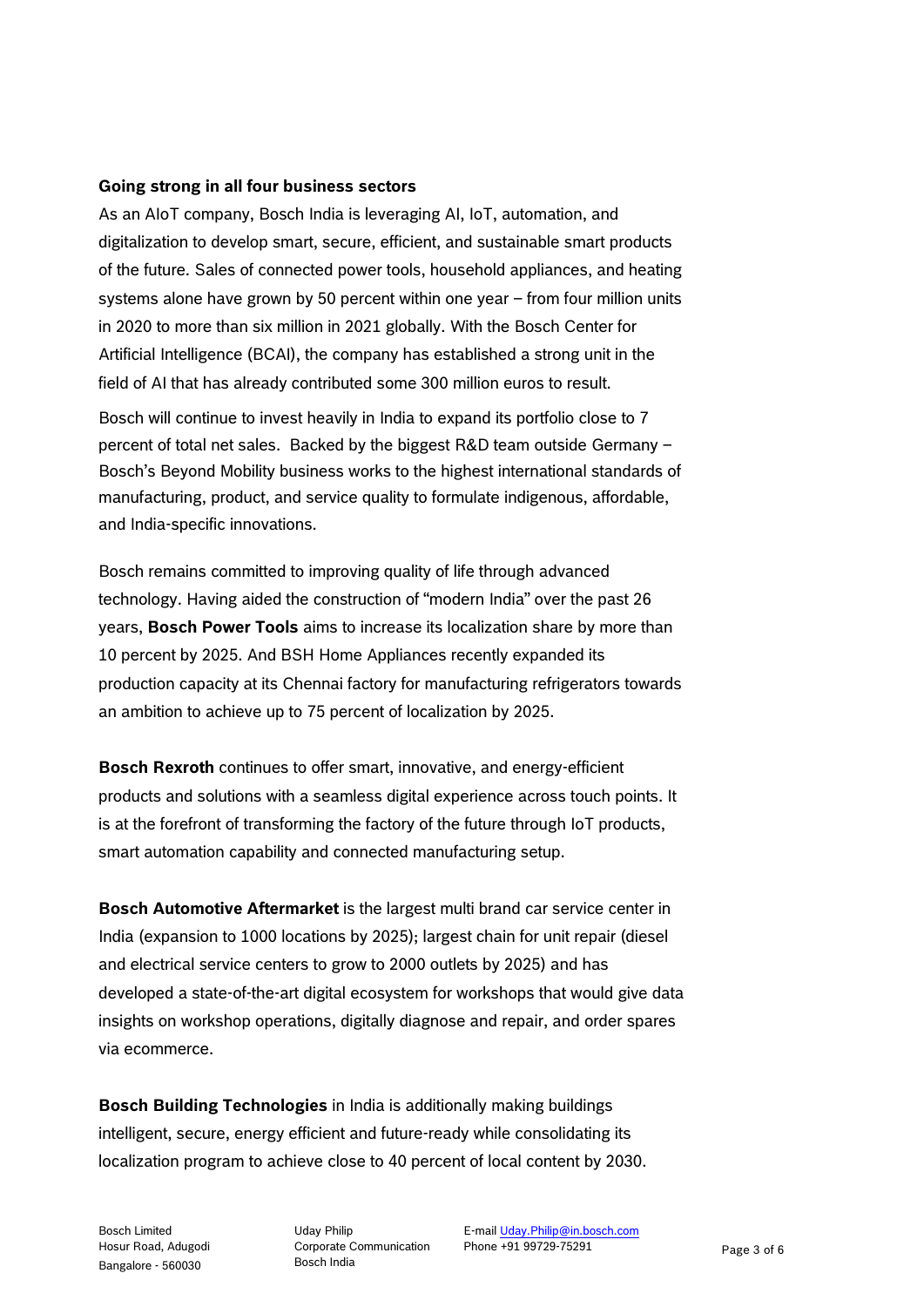**Mobility Marketplace — a one-stop online platform for all mobility solutions** Bosch is well prepared to make a leap through a digital marketplace which aims to be the one stop shop for all mobility related assets - Mobility Marketplace. As an innovation plus transactional platform, it focuses on improving utilization and efficiency elements across the ecosystem. It is a neutral platform with digital assets focused on mobility solutions powered by Bosch expertise in mobility domain. Not only does the marketplace provide significant value for buyers by offering curated and secured content, but it also enables the sellers to realize additional revenue channels through new business models. The platform aims to expand the portfolio of digital assets from APIs to Data to end-to-end solutions, services and hardware covering a wide range of services in an automotive lifecycle such as Road/ Weather data, Telematics, Navigation, point-of-interest services (Parking, EV infra etc.).

Bosch aims to bring more diversity for its digital savvy buyer segments (OEMs, Fleet Management providers, Smart cities, Logistics service providers to name a few) by offering ready to use complimenting solutions.

#### **Mobility Cloud Platform** – **Simplifying your cloud transformation**

The evolution of a Digital era comes with technical and operational challenges – from choosing the most appropriate technology stacks to adapting to ever changing regulatory requirements. With the objective of addressing these challenges faced in Digital Product Innovation in the Mobility domain, Bosch is has created the Mobility Cloud Platform (MCP) – a launchpad and ecosystem for developing, implementing and scaling IoT enabled digital products for advanced connected mobility solutions. The Mobility Cloud Platform helps our customers to focus on their core product features, optimizing their lifetime product costs by upto 25 percent and improving the Time to Market by upto 3 times. With complete flexibility and no lock-in, Bosch has developed the Mobility Cloud Platform to help new-age mobility startups, SMEs and corporates alike to scale their business.

#### **Fit for the future through sustainable initiatives**

Since 2020, the Bosch Group with its more than 400 locations worldwide has been carbon neutral. But that's not all: Bosch wants to shape climate action and also systematically reduce upstream and downstream emissions, which it aims to reduce by 15 percent by 2030. Bosch will embark on the next one hundred years in India by making a swift transition to Industry 4.0 and focusing on increasing its local capabilities. As a part of the company's future strategy, improving lives of

Bosch Limited Hosur Road, Adugodi Bangalore - 560030 Uday Philip Corporate Communication Bosch India E-mai[l Uday.Philip@in.bosch.com](mailto:Uday.Philip@in.bosch.com) Phone +91 99729-75291 Page 4 of 6 young people and supporting the Atmanirbhar Bharat initiative, Bosch wants to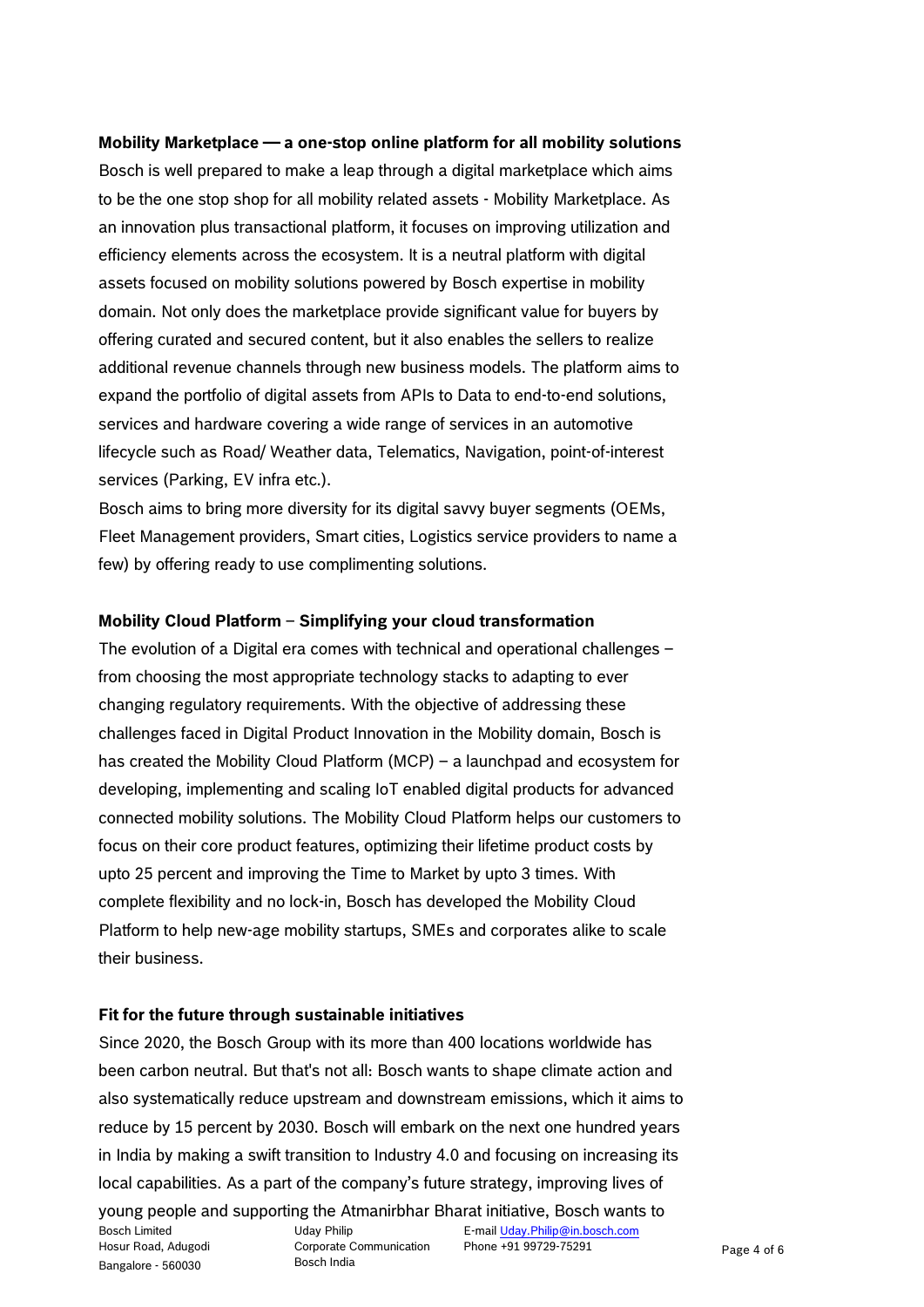increase the employability of young people in India by 2030 through active partnerships with Industrial Training Institutes (ITIs) and Government interventions.

#### **Contact person for press inquiries:**

Mr. Uday Philip Phone: +91 9972975291 [Uday.Philip@in.bosch.com](mailto:Uday.Philip@in.bosch.com)

#### **About Bosch in India**

*In India, Bosch is a leading supplier of technology and services in the areas of Mobility Solutions, Industrial Technology, Consumer Goods, and Energy and Building Technology. Additionally, Bosch has in India the largest development center outside Germany, for end to end engineering and technology solutions. The Bosch Group operates in India through fifteen companies, viz, Bosch Limited, Bosch Chassis Systems India Private Limited, Bosch Rexroth (India) Private Limited, Robert Bosch Engineering and Business Solutions Private Limited, Bosch Automotive Electronics India Private Limited, Bosch Electrical Drives India Private Limited, BSH Home Appliances Private Limited, ETAS Automotive India Private Limited, Robert Bosch Automotive Steering Private Limited, Automobility Services and Solutions Private Limited, Newtech Filter India Private Limited, Mivin Engg. Technologies Private Limited, Robert Bosch India Manufacturing and Technology Private Limited, PreBo Automotive Private Limited and Precision Seals. In India, Bosch set-up its manufacturing operation in*  1951, which has grown over the years to include 16 manufacturing sites, and seven *development and application centers. Bosch Group in India employs over 31,530 associates and generated consolidated revenue of about ₨.17,354 crores\* (2.05 billion euros) in 2020 of*  which ₹. 10,942 crores<sup>\*</sup> (1.29 billion euros) from third party. The Bosch Group in India has *close to 15,650 research and development associates.*

*In India, Bosch Limited is the flagship company of the Bosch Group. It earned revenue of over ₨. 8,386 crores (0.99 billion euros) in 2020. Additional information can be accessed at [www.bosch.in](http://www.bosch.in/)*

*The Bosch Group is a leading global supplier of technology and services. It employs roughly 395,000 associates worldwide (as of December 31, 2020). The company generated sales of 71.5 billion euros in 2020. Its operations are divided into four business sectors: Mobility Solutions, Industrial Technology, Consumer Goods, and Energy and Building Technology. As a leading IoT provider, Bosch offers innovative solutions for smart homes, Industry 4.0, and connected mobility. Bosch is pursuing a vision of mobility that is sustainable, safe, and exciting. It uses its expertise in sensor technology, software, and services, as well as its own IoT cloud, to offer its customers connected, cross-domain solutions from a single source. The Bosch Group's strategic objective is to facilitate connected living with products and solutions that either contain artificial intelligence (AI) or have been developed or manufactured with its help. Bosch improves quality of life worldwide with products and services that are innovative and spark enthusiasm. In short, Bosch creates technology that is "Invented for life." The Bosch Group comprises Robert Bosch GmbH and its roughly 440 subsidiary and regional companies in some 60 countries. Including sales and service partners, Bosch's global manufacturing, engineering, and sales network covers nearly every country in the world. With its more than 400 locations worldwide, the Bosch Group has been carbon neutral since the first quarter of 2020. The basis for the company's future growth is its innovative strength. At 129 locations across the globe, Bosch employs some 73,000 associates in research and development, of which nearly 34,000 are software engineers.*

*The company was set up in Stuttgart in 1886 by Robert Bosch (1861–1942) as "Workshop for Precision Mechanics and Electrical Engineering." The special ownership structure of Robert Bosch GmbH guarantees the entrepreneurial freedom of the Bosch Group, making it possible*  for the company to plan over the long term and to undertake significant upfront investments in *the safeguarding of its future. Ninety-four percent of the share capital of Robert Bosch GmbH*  is held by Robert Bosch Stiftung GmbH, a charitable foundation. The remaining shares are *held by Robert Bosch GmbH and by a corporation owned by the Bosch family. The majority of* 

Bosch Limited Hosur Road, Adugodi Bangalore - 560030

Uday Philip Corporate Communication Bosch India

E-mai[l Uday.Philip@in.bosch.com](mailto:Uday.Philip@in.bosch.com) Phone +91 99729-75291 Page 5 of 6